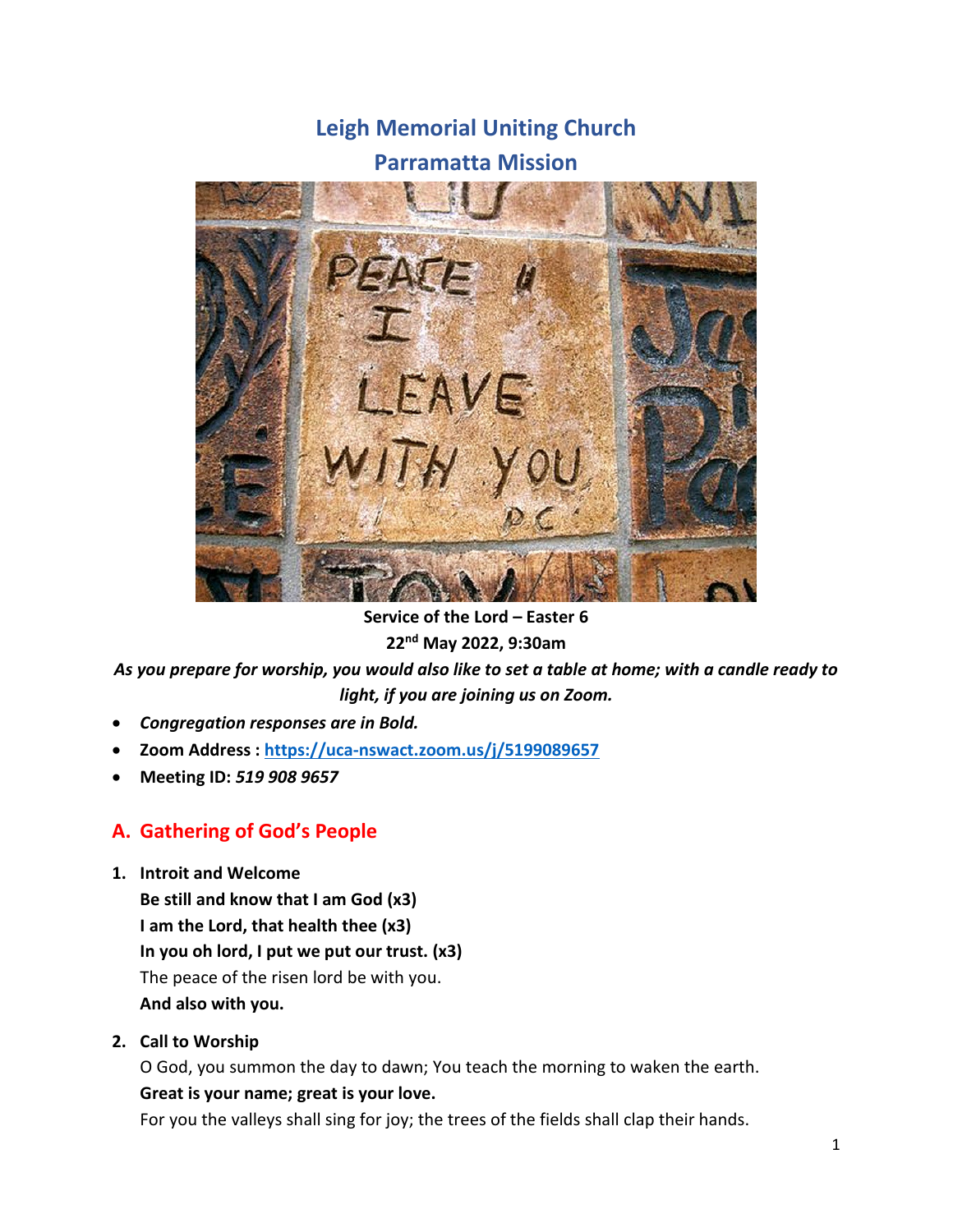## **Great is your name; great is your love.**

For you the monarchs of earth shall bow; the poor and the persecuted shall shout for joy. **Great is your name; great is your love.**

Your love and mercy shall last forever; fresh as the morning, sure as the sunrise. **Great is your name, great is your love.**

## **3. Acknowledgement of Country**

In this space and on this land

We acknowledge the Burramattagal People of the Darug Tribe,

The first custodians of this land on which we live and worship.

We acknowledge their leader's past, present and emerging.

We acknowledge the creator God who continues to call a people into this place.

# **This is God's Great South Land and God's Spirit dwells here.**

## **4. Christ Candle**

## *(If you have a candle at home you might want to join us in lighting it.)*

The light of God, in Jesus Christ is like no other.

In its clarity shines the warmth of grace.

In its brightness lies the promise of another day.

In the sharp encounter with its truth is found the healing love of the Holy Spirit.

Come, enter into the light of Christ today.

Come and receive the love of God.

**Gracious God,**

**We feel the light of your being in this place.**

**Speak to our hearts, that we may receive from you,**

**Light and life that Christ offers.**

**Amen**

# **5. Psalm Reading:**

• Psalm 67:

# *The Nations Called to Praise God*

# *To the leader: with stringed instruments. A Psalm. A Song.*

1 May God be gracious to us and bless us and make his face to shine upon us, Selah

2 that your way may be known upon earth, your saving power among all nations.

3 Let the peoples praise you, O God; let all the peoples praise you.

4 Let the nations be glad and sing for joy, for you judge the peoples with equity and guide the nations upon earth. Selah

5 Let the peoples praise you, O God; let all the peoples praise you.

6 The earth has yielded its increase; God, our God, has blessed us.

7 May God continue to bless us; let all the ends of the earth revere him.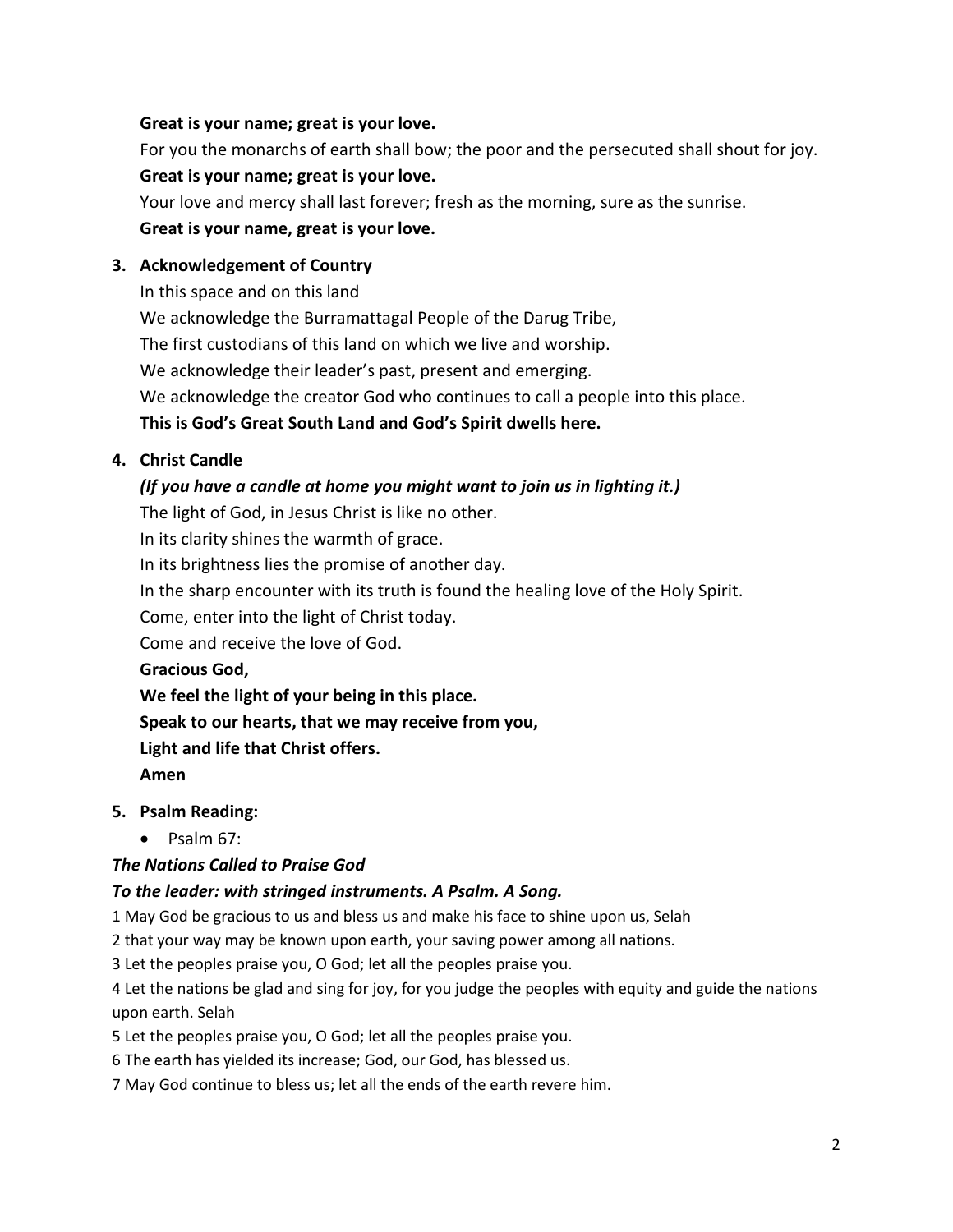**6. Hymn/Song TiS #474 – Gather Us In Here in this place new light is streaming Now is the darkness vanished away See in this space our fears and our dreamings Brought here to you in the light of this day Gather us in, the lost and forsaken Gather us in, the blind and the lame Call to us now and we shall awaken We shall arise at the sound of our name**

**We are the young, our lives are a mystery We are the old who yearn for your face We have been sung throughout all of history Called to be light to the whole human race**

**Gather us in, the rich and the haughty Gather us in, the proud and the strong Give us a heart so meek and so lowly Give us the courage to enter the song**

**Here we will take the wine and the water Here we will take the bread of new birth Here you shall call your sons and your daughters Call us anew to be salt for the earth**

**Give us to drink the wine of compassion Give us to eat the bread that is you Nourish us well and teach us to fashion Lives that are holy and hearts that are true**

**Not in the dark of buildings confining Not in some heaven light years away But here in this place the new light is shining Now is the kingdom, now is the day**

**Gather us in and hold us forever Gather us in and make us your own Gather us in, all peoples together Fire of love in our flesh and our bones Fire of love in our flesh and our bones**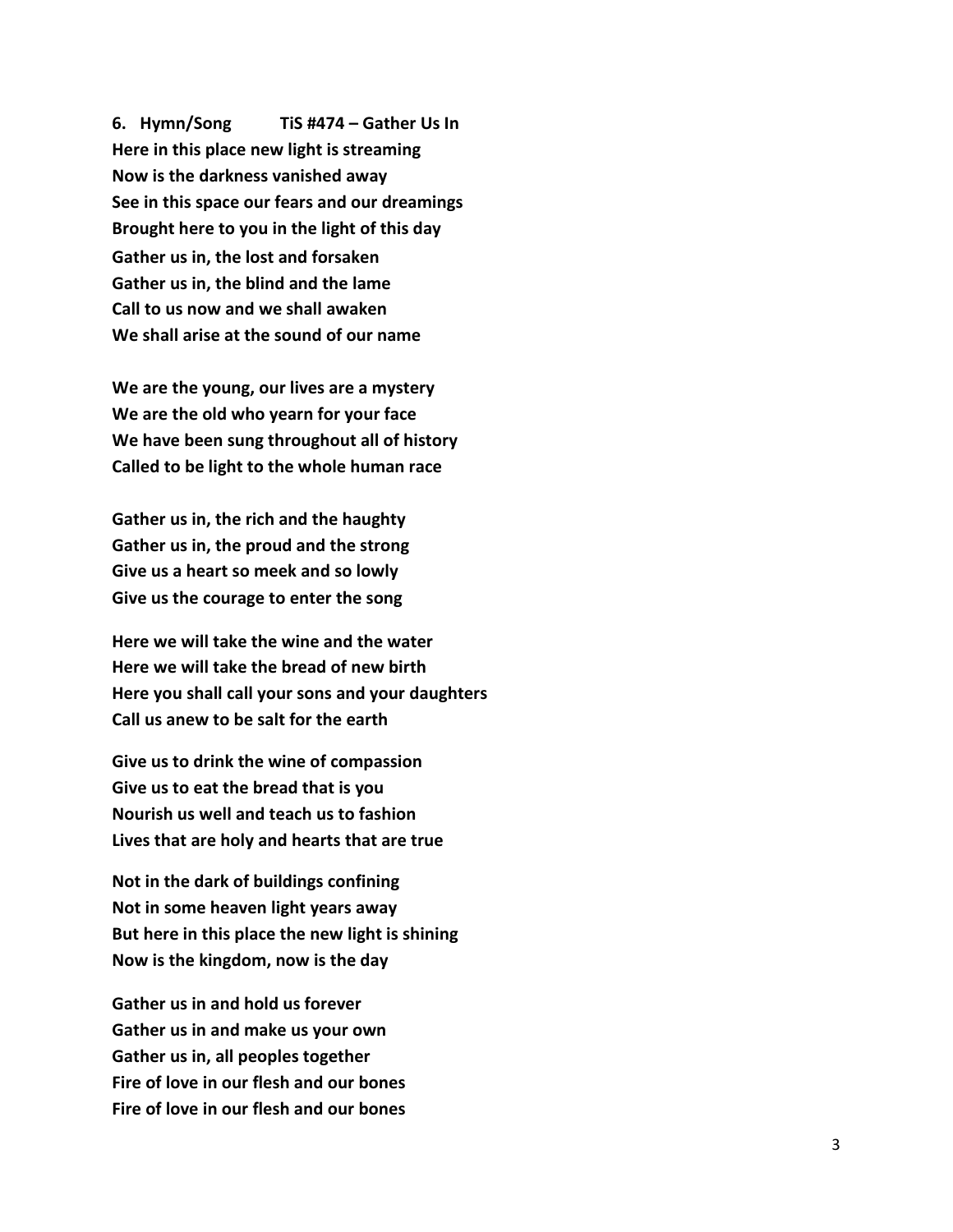# **7. Prayers:**

# **Prayer of Adoration**

# **Prayer of Confession**

Before you, Jesus Christ, we admit how and where we have underestimated our influence, letting our words or silence hurt, abusing trust, betraying confidences. Lord have mercy.

# **Lord have mercy.**

We admit how and where we have made a show of our religion, attracted more attention to us, and less to you. Christ have mercy.

# **Christ nave mercy.**

We admit where in our lives a vague interest has become a dangerous passion, and we are not sure what to do or whether we are still in control. Lord have mercy.

# **Lord have mercy.**

Lord Jesus Christ, if we have looked, or longed for an easier gospel, a lighter cross, a less demanding saviour;

# **Please turn our eyes and avert our longing from what we wish to choose to the one who has chosen us.**

Forgive our unfaithfulness, and, so that we might be better disciples, give us not the remedy we desire tomorrow, but the grace you offer today.

# **Amen.**

# **Assurance of Forgiveness**

If anyone is in Christ, behold they are a new creation. The old has gone, the new has come. Friends... let us open our hearts to the renewing work of God in our lives today. Let us open our lives to God's ever reaching love.

Hear Christ's words to us, your sins are forgiven.

# **Thanks be to God.**

# **8. Sharing**

In the spirit of thanksgiving... What are you thankful for today?

# **9. Prayer of thanksgiving**

# **10. Hymn/Song**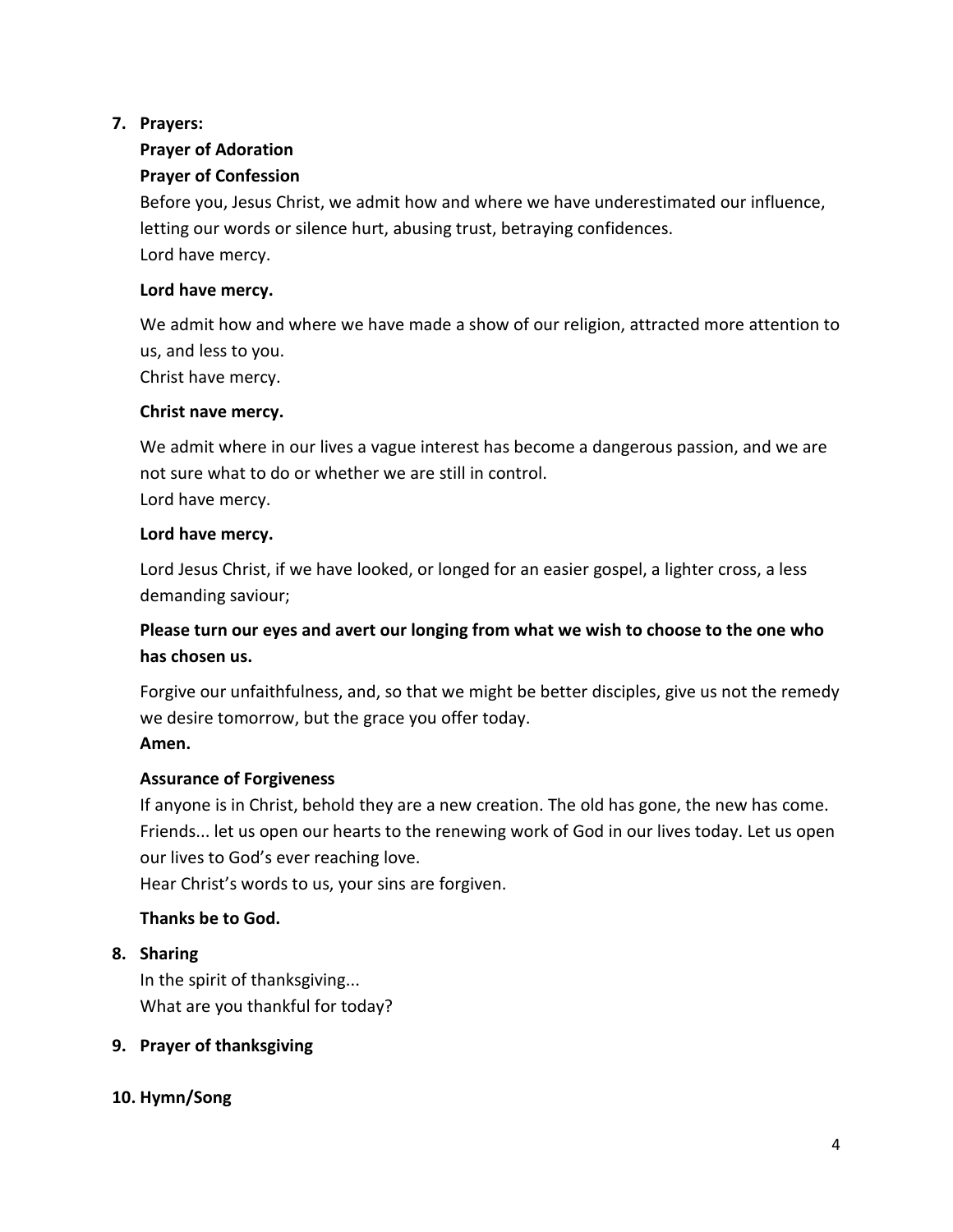# **B. Service of the Word**

## **11. Bible Reading**

# **Acts 16:9-15**

9 During the night Paul had a vision: there stood a man of Macedonia pleading with him and saying, "Come over to Macedonia and help us."

10 When he had seen the vision, we immediately tried to cross over to Macedonia, being convinced that God had called us to proclaim the good news to them.

11 We set sail from Troas and took a straight course to Samothrace, the following day to Neapolis,

12 and from there to Philippi, which is a leading city of the district of Macedonia and a Roman colony. We remained in this city for some days.

13 On the sabbath day we went outside the gate by the river, where we supposed there was a place of prayer; and we sat down and spoke to the women who had gathered there. 14 A certain woman named Lydia, a worshiper of God, was listening to us; she was from the city of Thyatira and a dealer in purple cloth. The Lord opened her heart to listen eagerly to what was said by Paul.

15 When she and her household were baptized, she urged us, saying, "If you have judged me to be faithful to the Lord, come and stay at my home." And she prevailed upon us.

# **John 14:23-29**

23 Jesus answered him, "Those who love me will keep my word, and my Father will love them, and we will come to them and make our home with them.

24 Whoever does not love me does not keep my words; and the word that you hear is not mine, but is from the Father who sent me.

25 "I have said these things to you while I am still with you.

26 But the Advocate, the Holy Spirit, whom the Father will send in my name, will teach you everything, and remind you of all that I have said to you.

27 Peace I leave with you; my peace I give to you. I do not give to you as the world gives. Do not let your hearts be troubled, and do not let them be afraid.

28 You heard me say to you, 'I am going away, and I am coming to you.' If you loved me, you would rejoice that I am going to the Father, because the Father is greater than I.

29 And now I have told you this before it occurs, so that when it does occur, you may believe.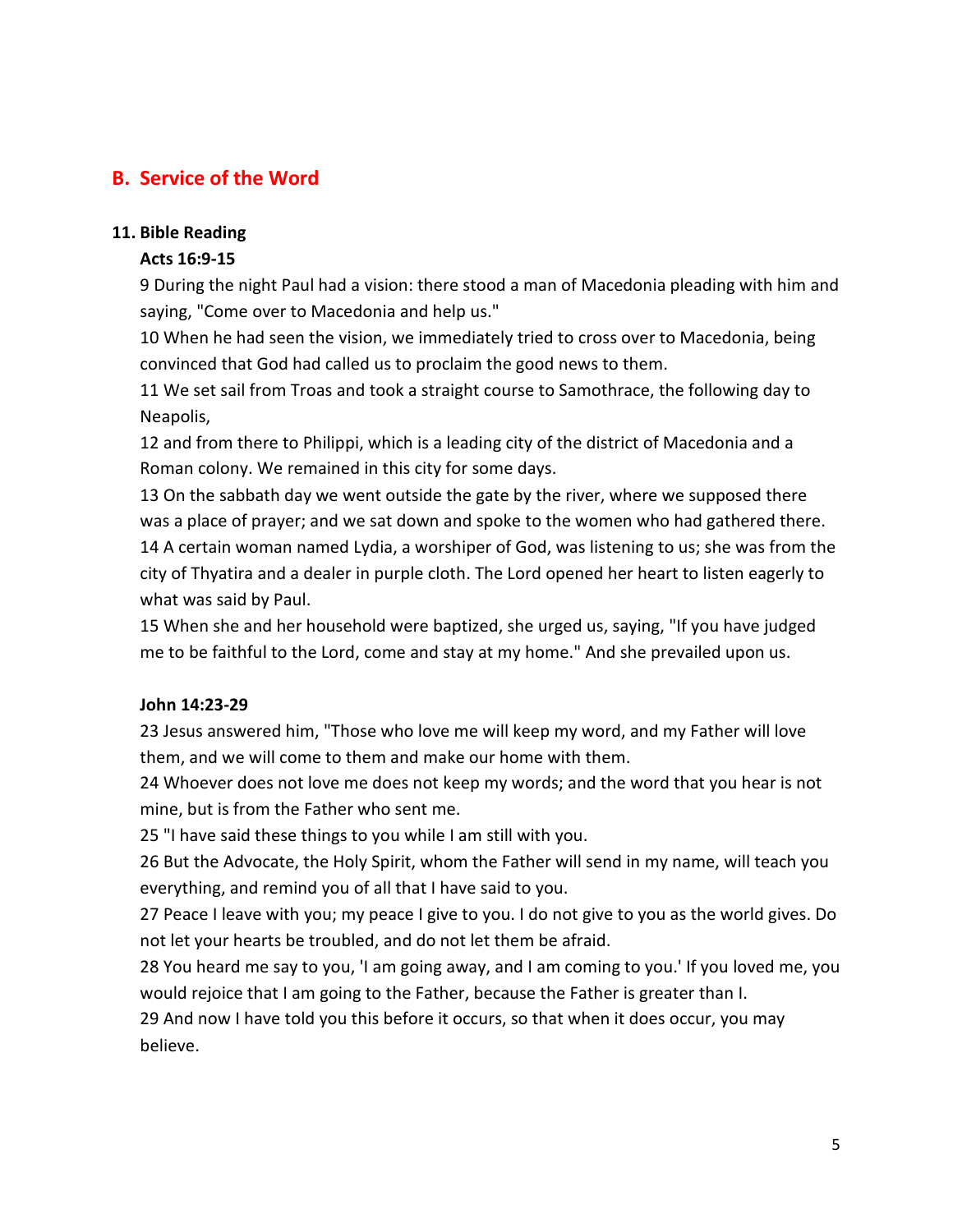**12. Sermon**

**13. Reflective Song: Make Your Home In Me.**

#### **Verse 1:**

**I have sung my songs of praise, thanksgiving on my lips,** 

**Bowed low and worshiped You.** 

**But now I'm coming close, closer than before,** 

**For the veil is torn in two.** 

#### **Chorus:**

**Now that I am here with You, There's no place I'd rather be. Now that I have felt Your touch, Make Your home in me. Verse 2: I feel so safe with You, acceptance in Your voice. You whisper tenderly, You are my beloved, chosen one, my friend; You're so precious to me.**

*Written by: Michael & Helen Frye CCLI#2650405 ©1999 Vineyard Songs (UK/Eire). Added: 1999-09-12*

#### **14. Prayers of the People**

Ever living and ever-loving God, We give thanks for your loving presence with us.

We pray for transformation in our world that broken people find healing; that lonely people find love; that bitter people find peace; that fearful people find hope. *God, in your loving kindness, hear our prayer*

We pray for renewal for our world, and wisdom for our world's leaders and governments that communication can be open; that relationships between hostile people and hostile nations will evaporate; that a hunger for justice addresses the hunger for food felt by so many.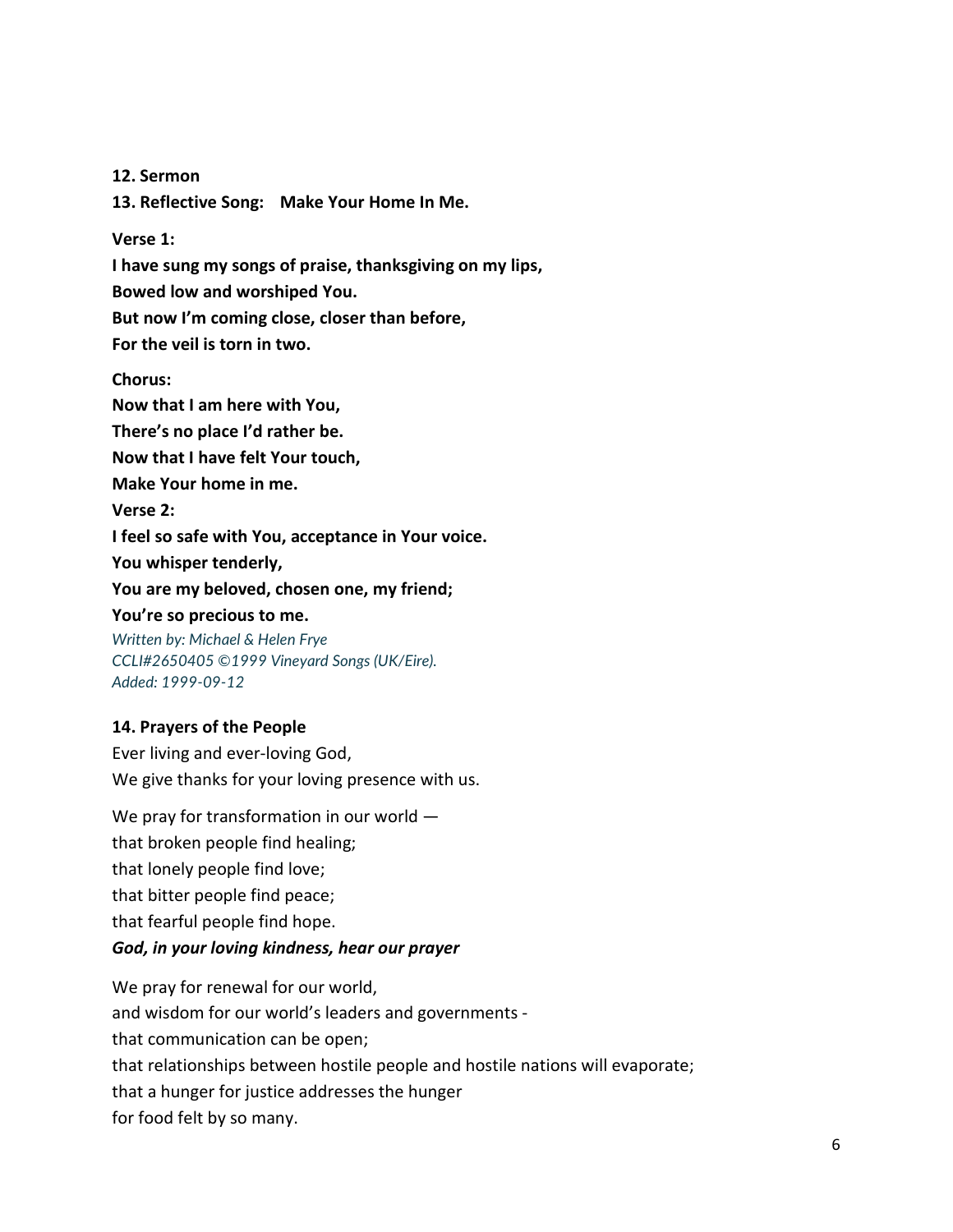We especially pray for Ukraine during this invasion and destruction of their live.. We pray for this government and the care and governance of the Australian people and this country.

## *God, in your loving kindness, hear our prayer*

We pray for our church that prayers will change our minds instead of trying to get you to change yours; that our lives will make a real difference to real people in the real world, and particularly for the mission and ministry of this church in our contexts.

# *God, in your loving kindness, hear our prayer*

Loving God, fill our lives with your presence so that more and more every day, all that we do and say and hope an expression of love to others, in Jesus' name.

#### **Amen.**

#### **15. Notices/ Announcements**

#### **16. Offering and Prayers**

Abundant God, Father, Son and Spirit, In you we learn to give that which is most precious to us. To give our lives in service as sacrifice that is holy and pleasing in your sight. Bless us in your abundance O God and grant us the peace that comes with living fully in you. Through Christ our Lord. Amen.

#### **17. Final Hymn/Song TiS #690 Beauty for Brokenness**

**Beauty for brokenness** 

**Hope for despair** 

**Lord in the suffering** 

**This is our prayer** 

**Bread for the children** 

**Justice Joy Peace** 

**Sunrise to sunset** 

**Your Kingdom increase**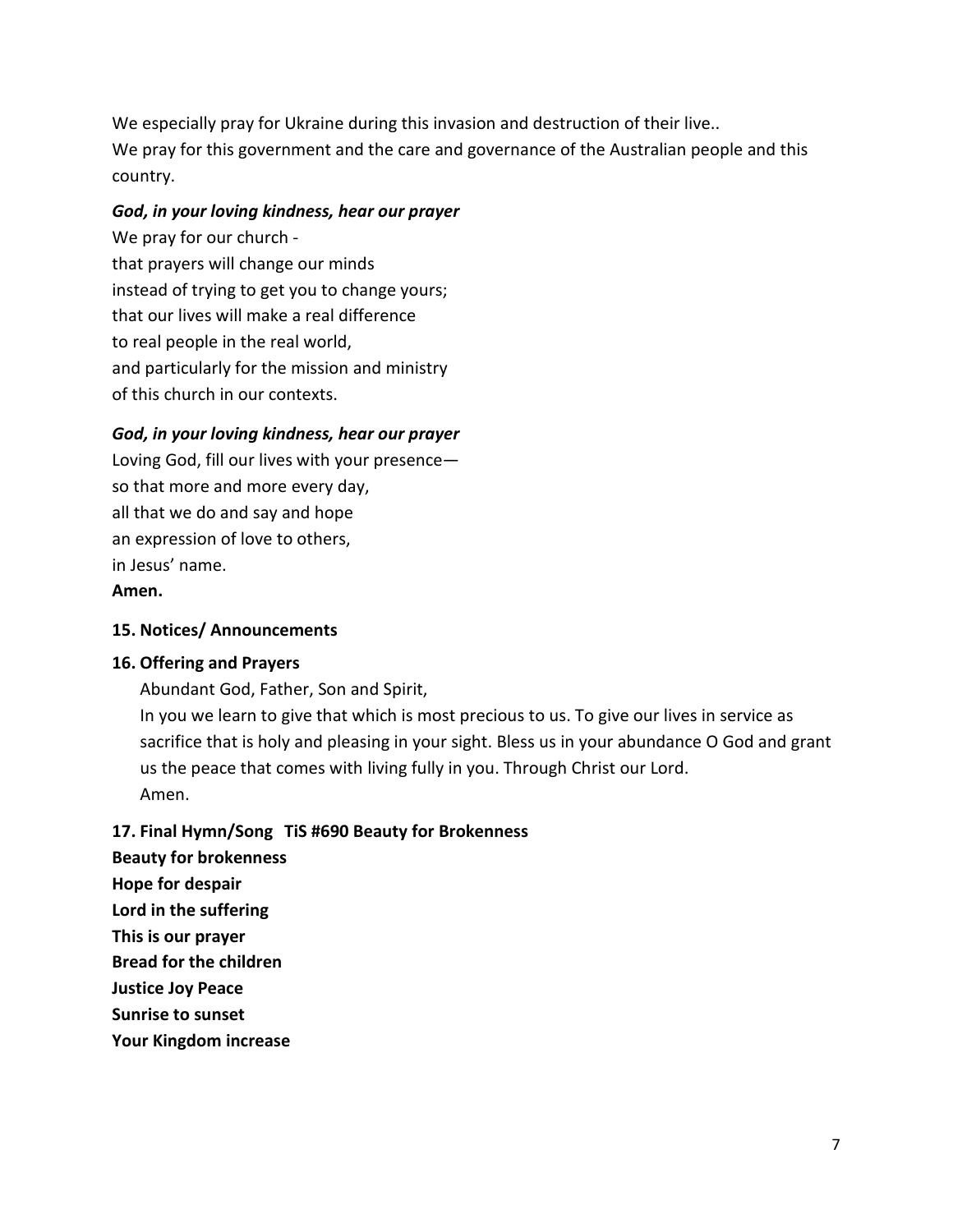**Shelter for fragile lives Cures for their ills Work for the craftsman Trade for their skills Land for the dispossessed Rights for the weak Voices to plead the cause Of those who can't speak** 

*God of the poor Friend of the weak Give us compassion we pray Melt our cold hearts Let tears fall like rain Come, change our love From a spark to a flame* 

**Refuge from cruel wars Havens from fear Cities for sanctuary Freedoms to share Peace to the killing -fields Scorched earth to green Christ for the bitterness His cross for the pain** 

*God of the poor Friend of the weak Give us compassion we pray Melt our cold hearts Let tears fall like rain Come, change our love From a spark to a flame* 

**Rest for the ravaged earth Oceans and streams Plundered and poisoned Our future, our dreams**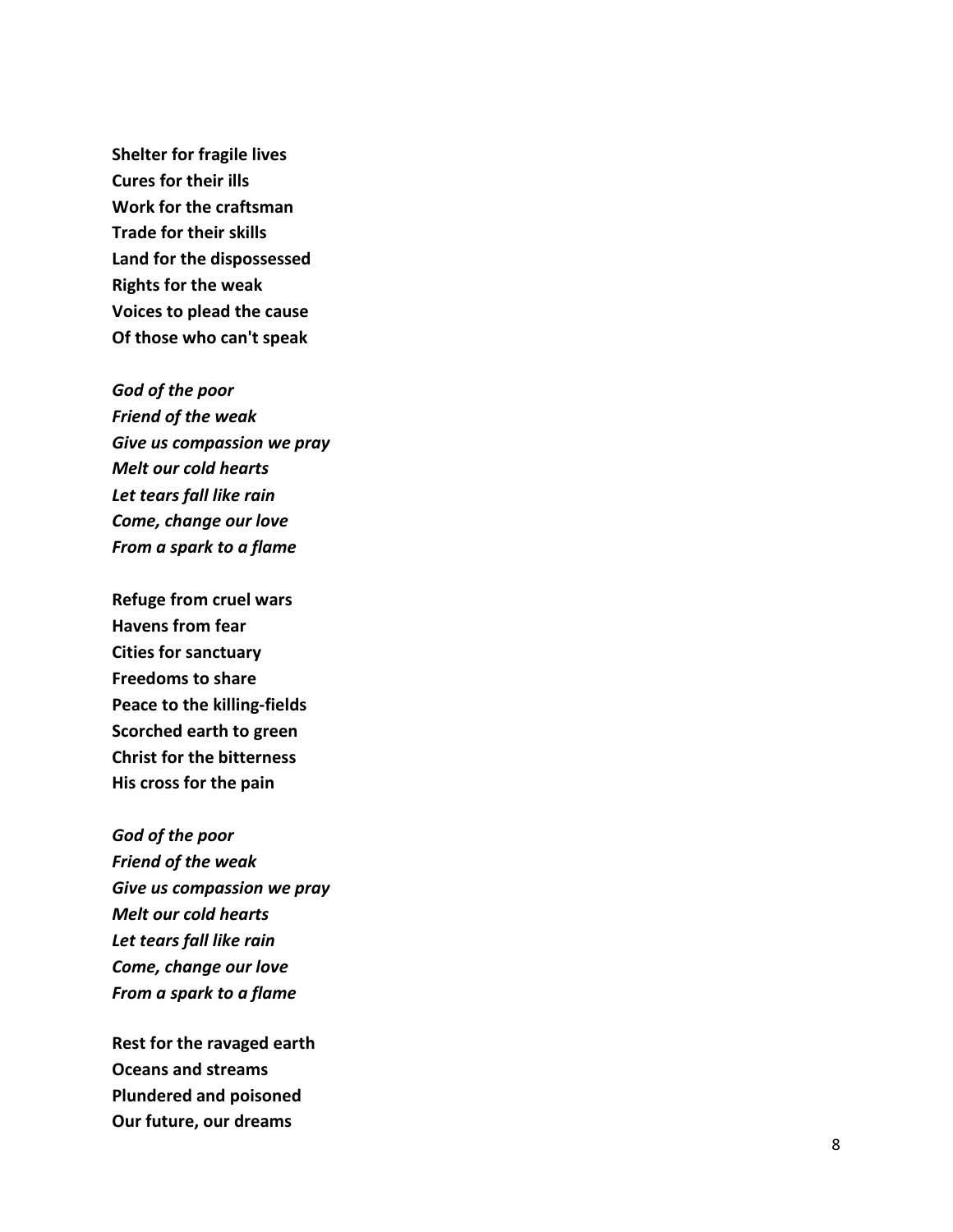**Lord, end our madness Carelessness, greed Make us content with The things that we need** 

*God of the poor Friend of the weak Give us compassion we pray Melt our cold hearts Let tears fall like rain Come, change our love From a spark to a flame* 

**Lighten our darkness Breathe on this flame Until your justice burns Brightly again Until the nations Learn of Your ways Seek Your salvation And bring You their praise** 

*God of the poor Friend of the weak Give us compassion we pray Melt our cold hearts Let tears fall like rain Come, change our love From a spark to a flame*

#### **C. Sending forth of the People of God**

For all that God can do within us, For all that God can do without us, **Thanks be to God.**

For all in whom Christ lived before us, For all in whom Christ lives beside us, **Thanks be to God.**